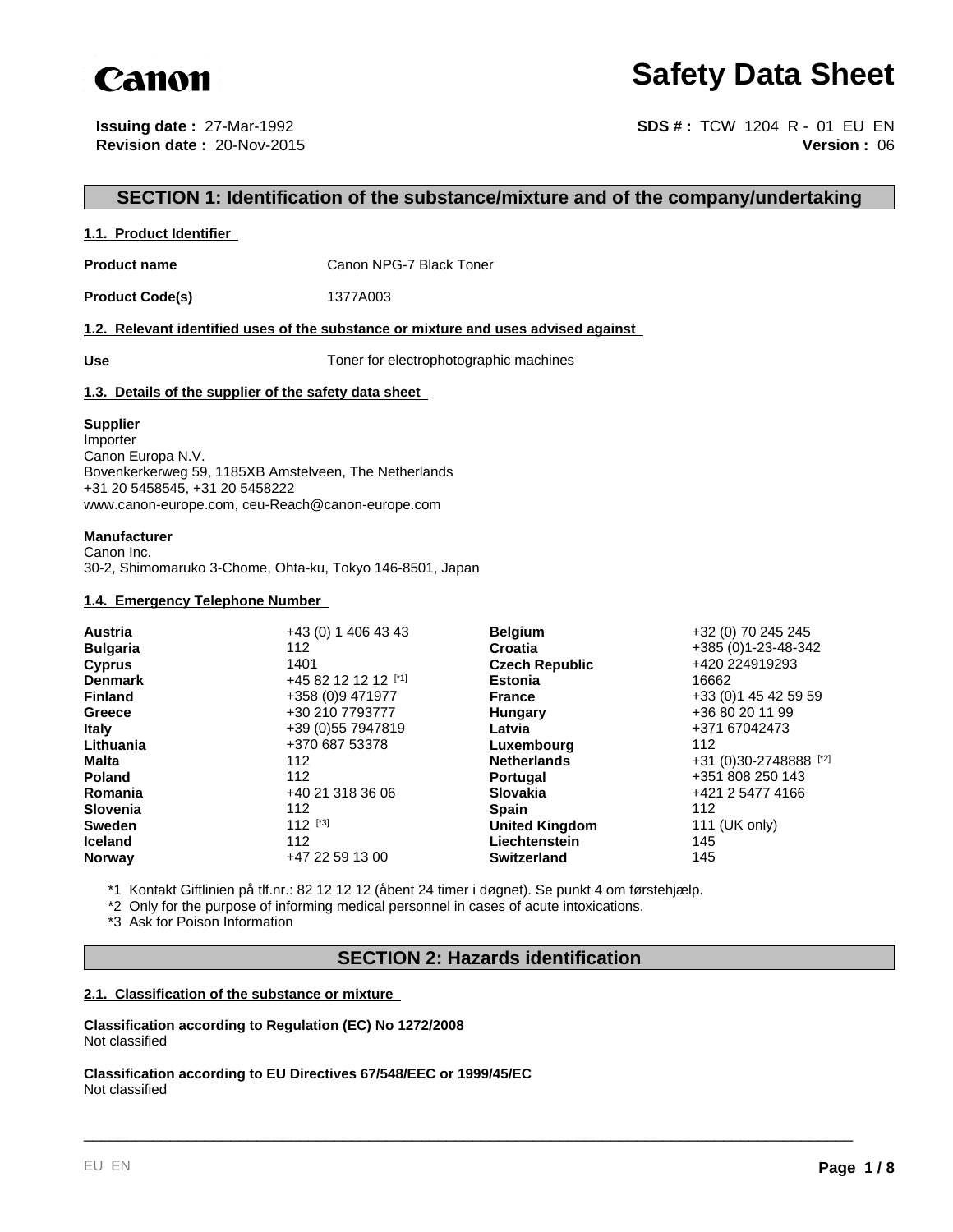### **2.2. Label Elements**

**Labelling according to Regulation (EC) No 1272/2008** Not required

#### **Hazard pictograms** Not required

**Signal word** Not required

#### **Hazard statements** Not required

**Precautionary Statements - EU (§28, 1272/2008)** Not required

**Other Information** None

#### **2.3. Other Hazards**

None

# **SECTION 3: Composition/information on ingredients**

\_\_\_\_\_\_\_\_\_\_\_\_\_\_\_\_\_\_\_\_\_\_\_\_\_\_\_\_\_\_\_\_\_\_\_\_\_\_\_\_\_\_\_\_\_\_\_\_\_\_\_\_\_\_\_\_\_\_\_\_\_\_\_\_\_\_\_\_\_\_\_\_\_\_\_\_\_\_\_\_\_\_\_\_\_\_\_\_\_

#### **3.2. Mixtures**

| <b>Chemical name</b>          | <b>CAS-No</b> | <b>EC-No</b> | <b>REACH registration</b><br>number | Weight %  | <b>Classification</b><br>(67/548) | Indication of<br>danger | <b>Classification (Reg.)</b><br>1272/2008) |
|-------------------------------|---------------|--------------|-------------------------------------|-----------|-----------------------------------|-------------------------|--------------------------------------------|
| Iron oxide                    | 1317-61-9     |              | 215-277-5   01-2119457646-28-xxxx   | $40 - 50$ | <b>None</b>                       | <b>I</b> None           | None                                       |
| Styrene acrylate<br>copolymer | CBI           | CBI          | None                                | $35 - 45$ | <b>None</b>                       | <b>INone</b>            | None                                       |
| Styrene polymer               | CBI           | CBI          | None                                | $5 - 15$  | <b>None</b>                       | <b>I</b> None           | None                                       |
| Amorphous silica              | 7631-86-9     |              | 231-545-4 01-2119379499-16-xxxx     | $1 - 2$   | <b>None</b>                       | <b>INone</b>            | None                                       |

# **SECTION 4: First aid measures**

#### **4.1. Description of first aid measures**

| <b>Inhalation</b>                                                | Move to fresh air. Get medical attention immediately if symptoms occur.                                             |
|------------------------------------------------------------------|---------------------------------------------------------------------------------------------------------------------|
| Ingestion                                                        | Rinse mouth. Drink 1 or 2 glasses of water. Get medical attention immediately if symptoms<br>occur.                 |
| <b>Skin Contact</b>                                              | Wash off immediately with soap and plenty of water. Get medical attention immediately if<br>symptoms occur.         |
| <b>Eye Contact</b>                                               | Flush with plenty of water. Get medical attention immediately if symptoms occur.                                    |
| 4.2. Most important symptoms and effects, both acute and delayed |                                                                                                                     |
| <b>Inhalation</b>                                                | None under normal use. Exposure to excessive amounts of dust may cause physical<br>irritation to respiratory tract. |
| Ingestion                                                        | None under normal use.                                                                                              |
| <b>Skin Contact</b>                                              | None under normal use.                                                                                              |
|                                                                  |                                                                                                                     |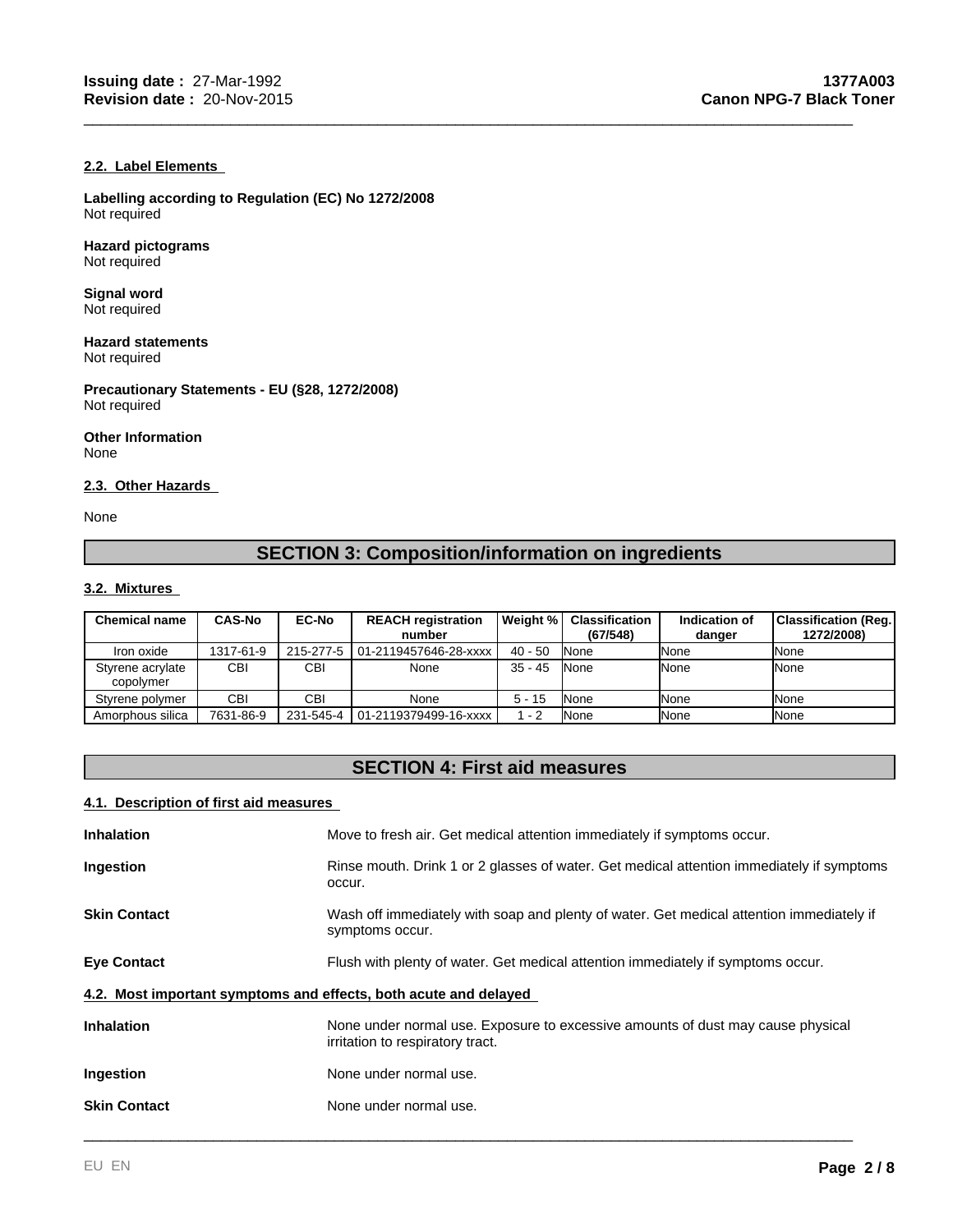| <b>Eye Contact</b>     | None under normal use. May cause slight irritation.                                                |
|------------------------|----------------------------------------------------------------------------------------------------|
| <b>Chronic Effects</b> | None under normal use. Prolonged inhalation of excessive amounts of dust may cause lung<br>damage. |

\_\_\_\_\_\_\_\_\_\_\_\_\_\_\_\_\_\_\_\_\_\_\_\_\_\_\_\_\_\_\_\_\_\_\_\_\_\_\_\_\_\_\_\_\_\_\_\_\_\_\_\_\_\_\_\_\_\_\_\_\_\_\_\_\_\_\_\_\_\_\_\_\_\_\_\_\_\_\_\_\_\_\_\_\_\_\_\_\_

#### **4.3. Indication of any immediate medical attention and special treatment needed**

None

# **SECTION 5: Firefighting measures**

#### **5.1. Extinguishing media**

**Suitable extinguishing media** Use CO2, dry chemical, or foam, Water.

#### **Unsuitable extinguishing media** None

#### **5.2. Special hazards arising from the substance or mixture**

**Special Hazard**

May form explosive mixtures with air.

#### **Hazardous combustion products**

Carbon dioxide (CO 2), Carbon monoxide (CO)

#### **5.3. Advice for firefighters**

#### **Special protective equipment for fire-fighters**

None

# **SECTION 6: Accidental release measures**

#### **6.1. Personal precautions, protective equipment and emergency procedures**

Avoid breathing dust. Avoid contact with skin, eyes and clothing.

#### **6.2. Environmental Precautions**

Keep out of waterways.

#### **6.3. Methods and material for containment and cleaning up**

Clean up promptly by scoop or vacuum. If a vacuum cleaner is used, be sure to use a model with dust explosion safety measures. May form explosive mixtures with air.

#### **6.4. Reference to other sections**

None

# **SECTION 7: Handling and storage**

#### **7.1. Precautions for safe handling**

Avoid breathing dust. Avoid contact with skin, eyes and clothing. Clean contaminated surface thoroughly. Use only with adequate ventilation.

\_\_\_\_\_\_\_\_\_\_\_\_\_\_\_\_\_\_\_\_\_\_\_\_\_\_\_\_\_\_\_\_\_\_\_\_\_\_\_\_\_\_\_\_\_\_\_\_\_\_\_\_\_\_\_\_\_\_\_\_\_\_\_\_\_\_\_\_\_\_\_\_\_\_\_\_\_\_\_\_\_\_\_\_\_\_\_\_\_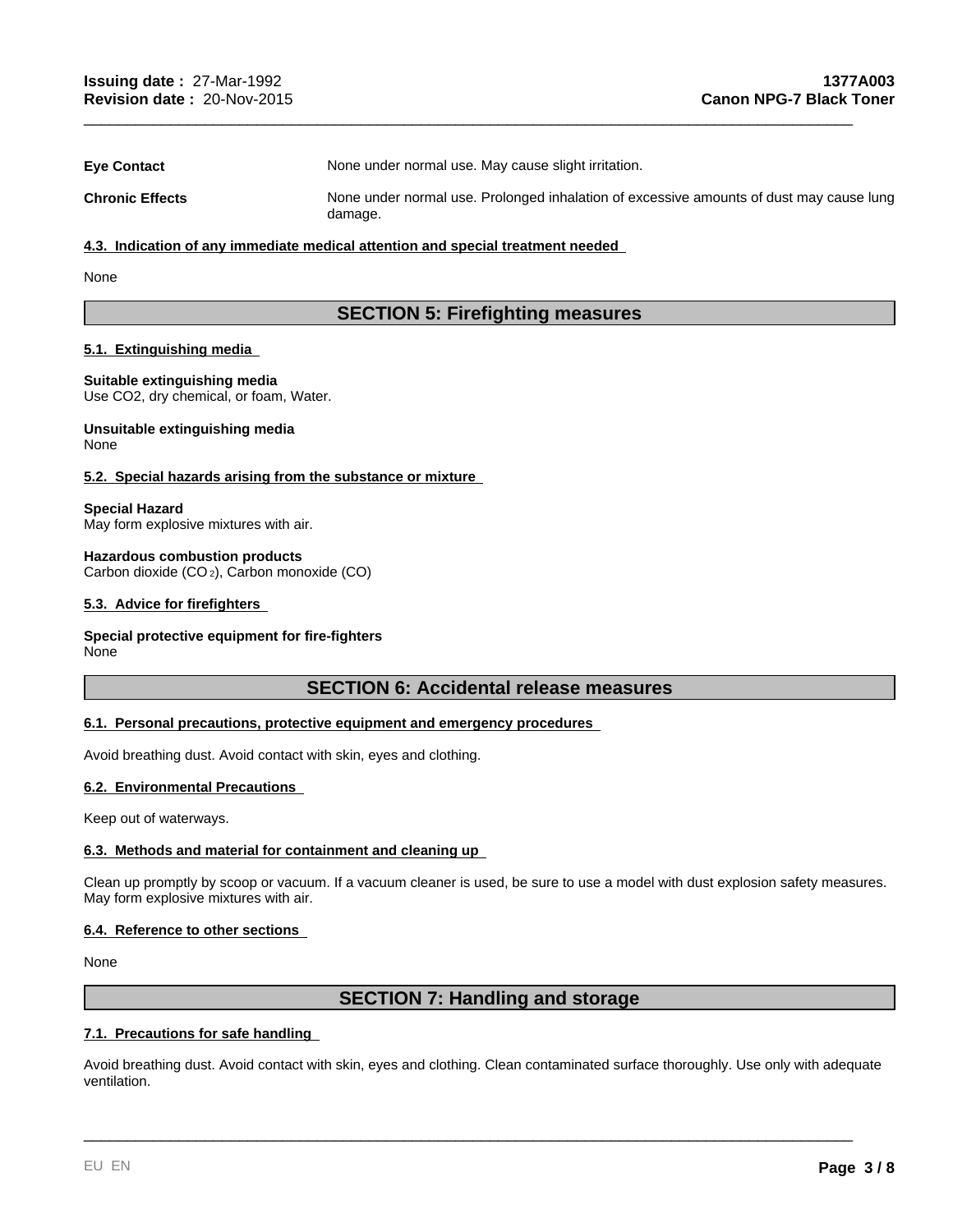#### **7.2. Conditions for safe storage, including any incompatibilities**

Keep in a dry, cool and well-ventilated place. Keep out of the reach of children. Incompatible with oxidizing agents.

#### **7.3. Specific end uses**

Toner for electrophotographic machines. Obtain special instructions before use.

# **SECTION 8: Exposure controls/personal protection**

\_\_\_\_\_\_\_\_\_\_\_\_\_\_\_\_\_\_\_\_\_\_\_\_\_\_\_\_\_\_\_\_\_\_\_\_\_\_\_\_\_\_\_\_\_\_\_\_\_\_\_\_\_\_\_\_\_\_\_\_\_\_\_\_\_\_\_\_\_\_\_\_\_\_\_\_\_\_\_\_\_\_\_\_\_\_\_\_\_

### **8.1. Control parameters**

#### **Exposure Limits**

| <b>Chemical name</b>          | <b>EU OEL</b>                                | <b>Austria</b>                                                                     | <b>Belgium</b>                                                                                    | <b>Bulgaria</b>                                                                     | <b>Cyprus</b>                                                                                             |
|-------------------------------|----------------------------------------------|------------------------------------------------------------------------------------|---------------------------------------------------------------------------------------------------|-------------------------------------------------------------------------------------|-----------------------------------------------------------------------------------------------------------|
| Iron oxide<br>1317-61-9       | None                                         | None                                                                               | None                                                                                              | TWA: 5.0 mg/m <sup>3</sup><br>TWA: $6.0 \text{ mg/m}^3$ dust,<br>inhalable fraction | None                                                                                                      |
| Amorphous silica<br>7631-86-9 | None                                         | TWA: $4 \text{ mg/m}^3$<br>inhalable fraction                                      | None                                                                                              | None                                                                                | None                                                                                                      |
| <b>Chemical name</b>          | <b>Czech Republic</b>                        | <b>Denmark</b>                                                                     | <b>Finland</b>                                                                                    | <b>France</b>                                                                       | Germany                                                                                                   |
| Iron oxide<br>1317-61-9       | TWA: $10.0$ mg/m <sup>3</sup> dust           | None                                                                               | None                                                                                              | None                                                                                | None                                                                                                      |
| Amorphous silica<br>7631-86-9 | TWA: 4.0 mg/m <sup>3</sup><br>amorphous SiO2 | None                                                                               | TWA: $5 \text{ mg/m}^3$                                                                           | None                                                                                | TRGS TWA: 4 mg/m <sup>3</sup><br>inhalable fraction<br>DFG TWA: 4 mg/m <sup>3</sup><br>inhalable fraction |
| <b>Chemical name</b>          | Greece                                       | <b>Hungary</b>                                                                     | <b>Ireland</b>                                                                                    | <b>Italy</b>                                                                        | <b>Netherlands</b>                                                                                        |
| Amorphous silica<br>7631-86-9 | None                                         | None                                                                               | TWA: 6 mg/m <sup>3</sup> total<br>inhalable dust<br>TWA: 2.4 mg/m <sup>3</sup><br>respirable dust | None                                                                                | None                                                                                                      |
| <b>Chemical name</b>          | <b>Poland</b>                                | Portugal                                                                           | Romania                                                                                           | Slovakia                                                                            | <b>Spain</b>                                                                                              |
| Iron oxide<br>1317-61-9       | None                                         | None                                                                               | None                                                                                              | TWA: 4 $mg/m3$ total<br>aerosol                                                     | None                                                                                                      |
| Amorphous silica<br>7631-86-9 | None                                         | None                                                                               | None                                                                                              | TWA: 4.0 mg/m <sup>3</sup> total<br>aerosol                                         | None                                                                                                      |
| <b>Chemical name</b>          | <b>Sweden</b>                                | <b>United Kingdom</b>                                                              | <b>Norway</b>                                                                                     | <b>Switzerland</b>                                                                  | Turkey                                                                                                    |
| Amorphous silica<br>7631-86-9 | None                                         | TWA: 6 mg/m <sup>3</sup><br>inhalable dust<br>TWA: 2.4 mg/m $3$<br>respirable dust | TWA: 1.5 mg/m <sup>3</sup><br>respirable dust<br>STEL: $3 \text{ mg/m}^3$<br>respirable dust      | TWA: $4 \text{ mg/m}^3$<br>inhalable                                                | None                                                                                                      |

#### **8.2. Exposure controls**

**Appropriate engineering controls** None under normal use conditions.

**Individual protection measures, such as personal protective equipment**

| <b>Eye/face Protection</b>    | Not required under normal use. |
|-------------------------------|--------------------------------|
| <b>Skin Protection</b>        | Not required under normal use. |
| <b>Respiratory Protection</b> | Not required under normal use. |
| Thermal hazards               | Not Applicable                 |

# **SECTION 9: Physical and chemical properties**

### **9.1. Information on basic physical and chemical properties**

| <b>Appearance</b>     |  |  |
|-----------------------|--|--|
| Odor                  |  |  |
| <b>Odor threshold</b> |  |  |

**Appearance** and the settlement of the settlement of the Black ; powder and the settlement of the settlement of the settlement of the settlement of the settlement of the settlement of the settlement of the settlement of th **Odor** Slight odor **Slight odor** Slight odor No data available

\_\_\_\_\_\_\_\_\_\_\_\_\_\_\_\_\_\_\_\_\_\_\_\_\_\_\_\_\_\_\_\_\_\_\_\_\_\_\_\_\_\_\_\_\_\_\_\_\_\_\_\_\_\_\_\_\_\_\_\_\_\_\_\_\_\_\_\_\_\_\_\_\_\_\_\_\_\_\_\_\_\_\_\_\_\_\_\_\_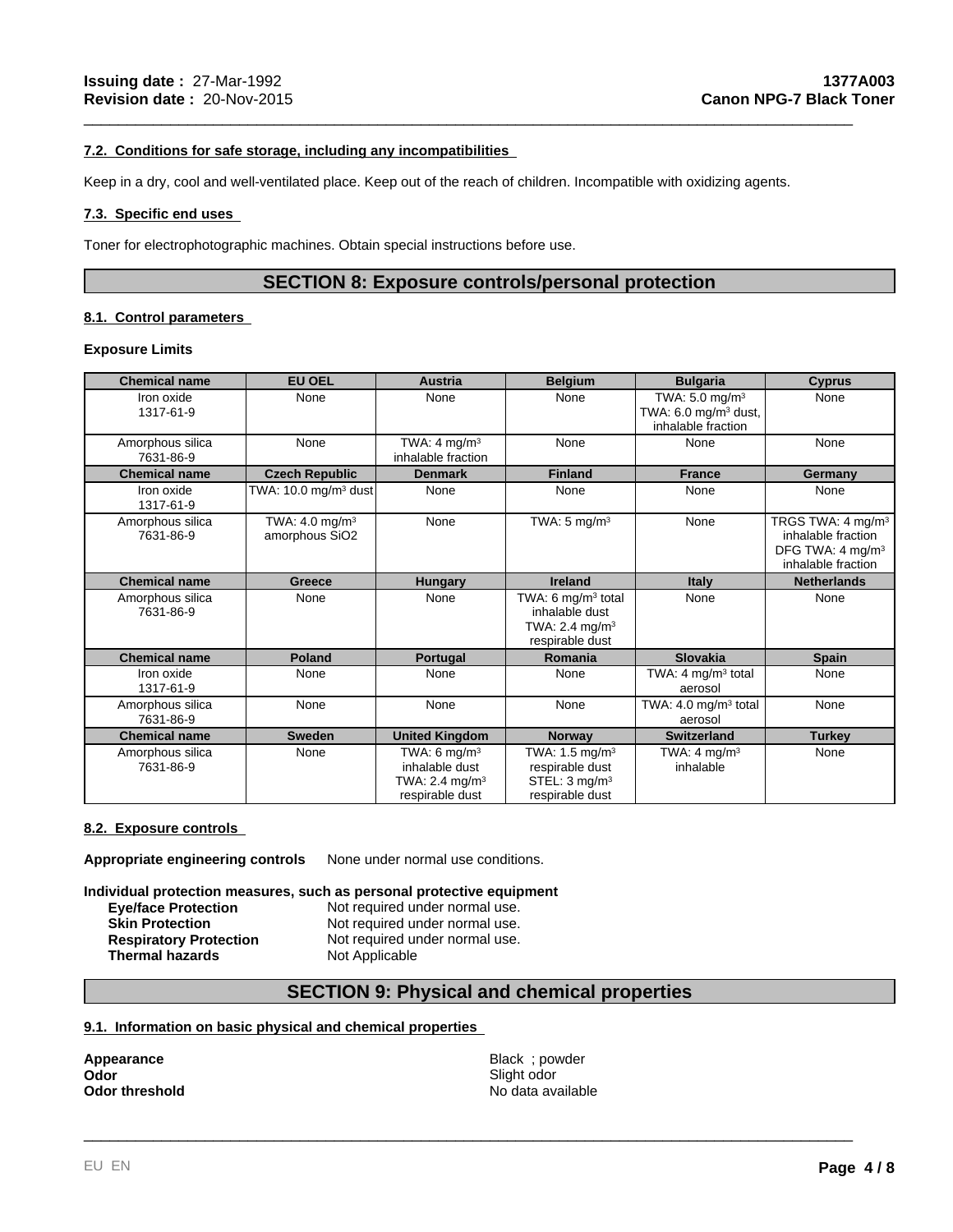- **Evaporation Rate**<br> **Example:** Not Applicable<br> **Elammability (solid, gas)**<br> **Example:** Not flammable; estimated **Flammability (solid, gas) Flammability Limits in Air Upper Flammability Limit**<br> **Lower Flammability Limit**<br> **Lower Flammability Limit Lower Flammability Limit Vapor pressure**<br> **Vapor Density**<br> **Vapor Density**<br> **Vapor Density**<br> **Not Applicable Vapor Density Relative density 1.4-1.6**<br> **Solubility(ies)** 1.4-1.6<br> **Solubility(ies) Partition coefficient: n-octanol/water Explosive properties**<br> **Explosive properties**<br> **Oxidizing properties**<br>
May form explosive mixtures with air<br>
No data available **Oxidizing properties Flash Point (°C) Melting/Freezing point (°C) Autoignition Temperature (°C) Decomposition Temperature (°C)** > 200 **Boiling Point/Range (°C) Viscosity (mPa s)**
- **pH** Not Applicable Organic solvent; partly soluble<br>Not Applicable Not Applicable<br>Not Applicable 100-150 (Softening point)

\_\_\_\_\_\_\_\_\_\_\_\_\_\_\_\_\_\_\_\_\_\_\_\_\_\_\_\_\_\_\_\_\_\_\_\_\_\_\_\_\_\_\_\_\_\_\_\_\_\_\_\_\_\_\_\_\_\_\_\_\_\_\_\_\_\_\_\_\_\_\_\_\_\_\_\_\_\_\_\_\_\_\_\_\_\_\_\_\_

Not Applicable No data available

#### **9.2. Other Information**

No data available

# **SECTION 10: Stability and reactivity**

#### **10.1. Reactivity**

None

#### **10.2. Chemical stability**

**Stable** 

#### **10.3. Possibility of Hazardous Reactions**

None

### **10.4. Conditions to Avoid**

None

#### **10.5. Incompatible materials**

Acids, Bases, Oxidizing agents, Reducing agents.

#### **10.6. Hazardous Decomposition Products**

Carbon dioxide (CO 2), Carbon monoxide (CO)

# **SECTION 11: Toxicological information**

\_\_\_\_\_\_\_\_\_\_\_\_\_\_\_\_\_\_\_\_\_\_\_\_\_\_\_\_\_\_\_\_\_\_\_\_\_\_\_\_\_\_\_\_\_\_\_\_\_\_\_\_\_\_\_\_\_\_\_\_\_\_\_\_\_\_\_\_\_\_\_\_\_\_\_\_\_\_\_\_\_\_\_\_\_\_\_\_\_

#### **11.1. Information on toxicological effects**

| <b>Acute toxicity</b>             | $LD50 > 5000$ mg/kg (Ingestion)                |
|-----------------------------------|------------------------------------------------|
| <b>Skin corrosion/irritation</b>  | Non-irritant                                   |
| Serious eye damage/eye irritation | Transient slight conjunctival irritation only. |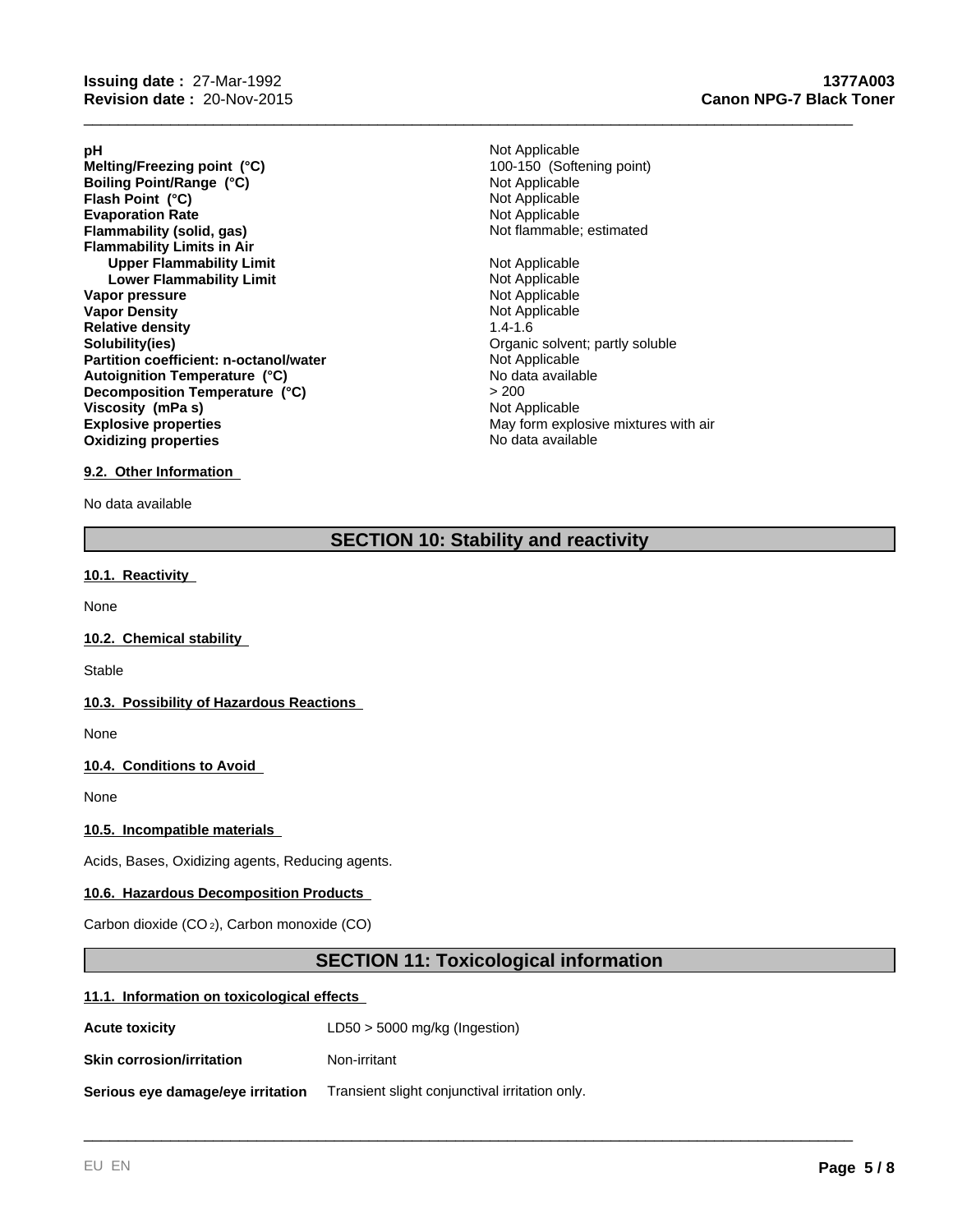| <b>Sensitization</b>            | Non-sensitizing                                                                                                                                                                                                                                                                                                                                                                                                                                                                                                                                                                                                                                 |
|---------------------------------|-------------------------------------------------------------------------------------------------------------------------------------------------------------------------------------------------------------------------------------------------------------------------------------------------------------------------------------------------------------------------------------------------------------------------------------------------------------------------------------------------------------------------------------------------------------------------------------------------------------------------------------------------|
| Germ cell mutagenicity          | Ames Test (S. typhimurium): Negative                                                                                                                                                                                                                                                                                                                                                                                                                                                                                                                                                                                                            |
| Carcinogenicity                 | No data available                                                                                                                                                                                                                                                                                                                                                                                                                                                                                                                                                                                                                               |
| <b>Reproductive Toxicity</b>    | No data available                                                                                                                                                                                                                                                                                                                                                                                                                                                                                                                                                                                                                               |
| <b>STOT - single exposure</b>   | No data available                                                                                                                                                                                                                                                                                                                                                                                                                                                                                                                                                                                                                               |
| <b>STOT - repeated exposure</b> | Muhle et al. reported pulmonary response upon chronic inhalation exposure in rats to a<br>toner enriched in respirable-sized particles compared to commercial toner. No pulmonary<br>change was found at 1 $mq/m3$ which is most relevant to potential human exposure. A<br>minimal to mild degree of fibrosis was noted in 22% of the animals at 4 mg/m <sup>3</sup> , and a mild<br>to moderate degree of fibrosis was observed in 92% of the animals at 16 mg/m <sup>3</sup> .<br>These findings are attributed to "lung overloading", a generic response to excessive<br>amounts of any dust retained in the lung for a prolonged interval. |
| <b>Aspiration hazard</b>        | No data available                                                                                                                                                                                                                                                                                                                                                                                                                                                                                                                                                                                                                               |
| <b>Other Information</b>        | No data available                                                                                                                                                                                                                                                                                                                                                                                                                                                                                                                                                                                                                               |
|                                 |                                                                                                                                                                                                                                                                                                                                                                                                                                                                                                                                                                                                                                                 |

\_\_\_\_\_\_\_\_\_\_\_\_\_\_\_\_\_\_\_\_\_\_\_\_\_\_\_\_\_\_\_\_\_\_\_\_\_\_\_\_\_\_\_\_\_\_\_\_\_\_\_\_\_\_\_\_\_\_\_\_\_\_\_\_\_\_\_\_\_\_\_\_\_\_\_\_\_\_\_\_\_\_\_\_\_\_\_\_\_

# **SECTION 12: Ecological information**

### **12.1. Toxicity**

#### **Ecotoxicity effects**

Fish, 96h LC50 > 100 mg/l Crustaceans, 48h EC50 > 100 mg/l Algae, ErC50(0-72h) > 100 mg/l

#### **12.2. Persistence and degradability**

No data available

#### **12.3. Bioaccumulative potential**

No data available

#### **12.4. Mobility in soil**

No data available

#### **12.5. Results of PBT and vPvB assessment**

This preparation contains no substance considered to be persistent, bioaccumulating nor toxic (PBT). This preparation contains no substance considered to be very persistent nor very bioaccumulating (vPvB).

#### **12.6. Other adverse effects**

No data available

# **SECTION 13: Disposal considerations**

\_\_\_\_\_\_\_\_\_\_\_\_\_\_\_\_\_\_\_\_\_\_\_\_\_\_\_\_\_\_\_\_\_\_\_\_\_\_\_\_\_\_\_\_\_\_\_\_\_\_\_\_\_\_\_\_\_\_\_\_\_\_\_\_\_\_\_\_\_\_\_\_\_\_\_\_\_\_\_\_\_\_\_\_\_\_\_\_\_

#### **13.1. Waste treatment methods**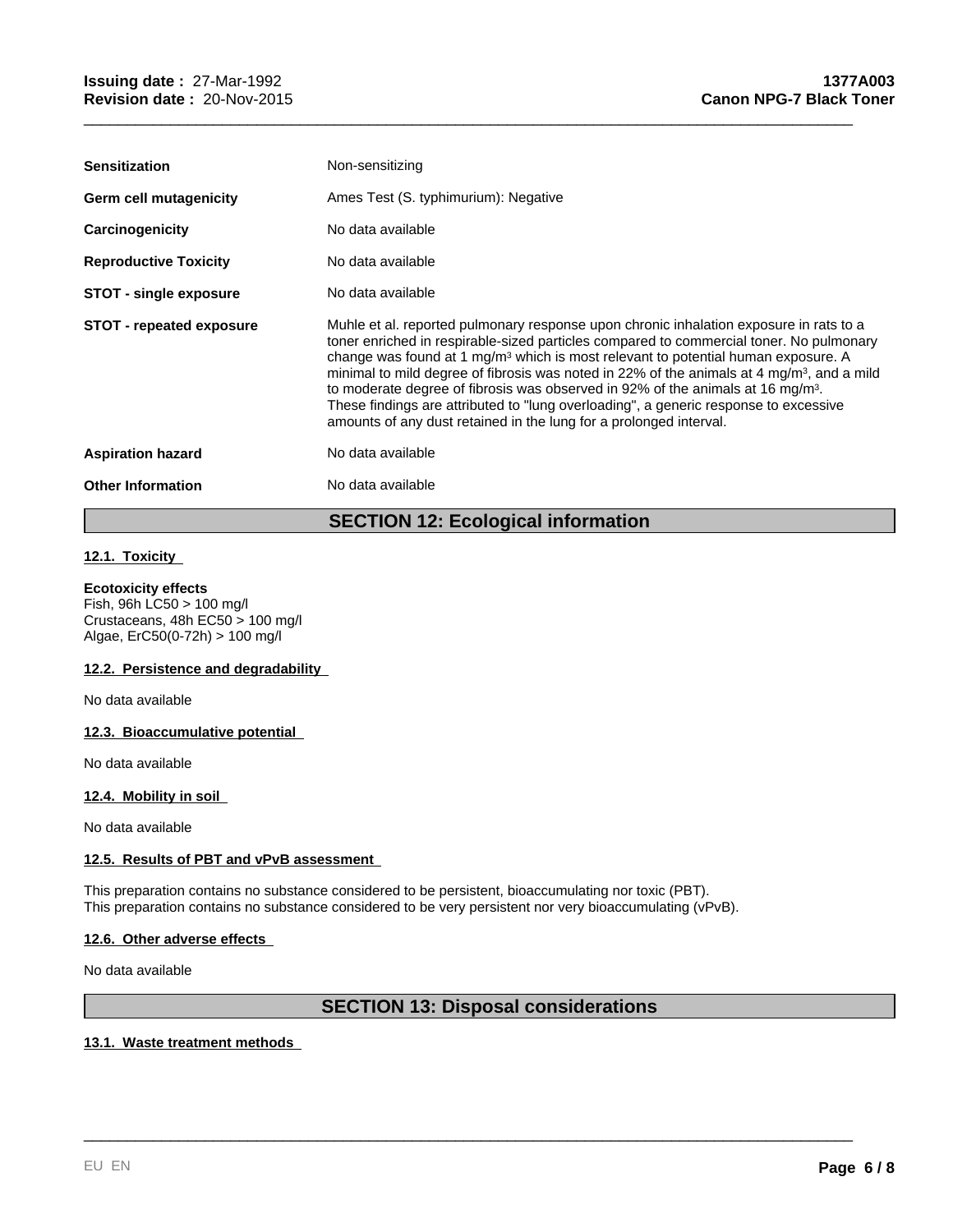DO NOT put toner or a toner container into fire. Heated toner may cause severe burns. DO NOT dispose of a toner container in a plastic crusher. Use a facility with dust explosion prevention measures. Finely dispersed particles form explosive mixtures with air. Dispose of in accordance with local regulations.

\_\_\_\_\_\_\_\_\_\_\_\_\_\_\_\_\_\_\_\_\_\_\_\_\_\_\_\_\_\_\_\_\_\_\_\_\_\_\_\_\_\_\_\_\_\_\_\_\_\_\_\_\_\_\_\_\_\_\_\_\_\_\_\_\_\_\_\_\_\_\_\_\_\_\_\_\_\_\_\_\_\_\_\_\_\_\_\_\_

| <b>SECTION 14: Transport information</b> |                                                |  |
|------------------------------------------|------------------------------------------------|--|
| 14.1. UN number                          | None                                           |  |
| 14.2. UN Proper Shipping Name            | None                                           |  |
| 14.3. Transport Hazard Class             | None                                           |  |
| 14.4. Packing Group                      | None                                           |  |
| 14.5. Environmental Hazards              | No special environmental precautions required. |  |
| 14.6. Special Precautions for users      | None                                           |  |

14.7. Transport in bulk according to Annex II of Not Applicable **MARPOL 73/78 and the IBC Code** 

# **SECTION 15: Regulatory information**

#### **15.1. Safety, health and environmental regulations/legislation specific for the substance or mixture**

| (EC) No 1907/2006 Authorisation | Not regulated |
|---------------------------------|---------------|
| (EC) No 1907/2006 Restriction   | Not regulated |
| (EC) No 1005/2009               | Not regulated |
| (EC) No 850/2004                | Not regulated |
| (EU) No 649/2012                | Not regulated |
| <b>Other Information</b>        | None          |

#### **15.2. Chemical safety assessment**

None

# **SECTION 16: Other information**

#### **Key literature references and sources for data**

- World Health Organization International Agency for Research on Cancer, IARC Monographs on the Evaluation on the Carcinogenic Risk of Chemicals to Humans

- EU Directive 1999/45/EC
- EU Regulation (EC) No 1907/2006, (EC) No 1272/2008, (EC) No 1005/2009, (EC) No 850/2004, (EU) No 649/2012

#### **Key or legend to abbreviations and acronyms used in the safety data sheet**

#### - PBT: Persistent, Bioaccumulative and Toxic

- vPvB: very Persistent and very Bioaccumulative

- SVHC: Substances of Very High Concern

- IARC: International Agency for Research on Cancer

- EU OEL: Occupational exposure limits at Community level under Directive 2004/37/EC, 98/24/EC, 91/322/EEC, 2000/39/EC, 2006/15/EC and 2009/161/EU.

\_\_\_\_\_\_\_\_\_\_\_\_\_\_\_\_\_\_\_\_\_\_\_\_\_\_\_\_\_\_\_\_\_\_\_\_\_\_\_\_\_\_\_\_\_\_\_\_\_\_\_\_\_\_\_\_\_\_\_\_\_\_\_\_\_\_\_\_\_\_\_\_\_\_\_\_\_\_\_\_\_\_\_\_\_\_\_\_\_

- TWA: Time Weighted Average

- STEL: Short Term Exposure Limit

- CBI: Confidential Business Information

| <b>Issuing date:</b> | 27-Mar-1992 |
|----------------------|-------------|
|----------------------|-------------|

**Revision date :** 20-Nov-2015